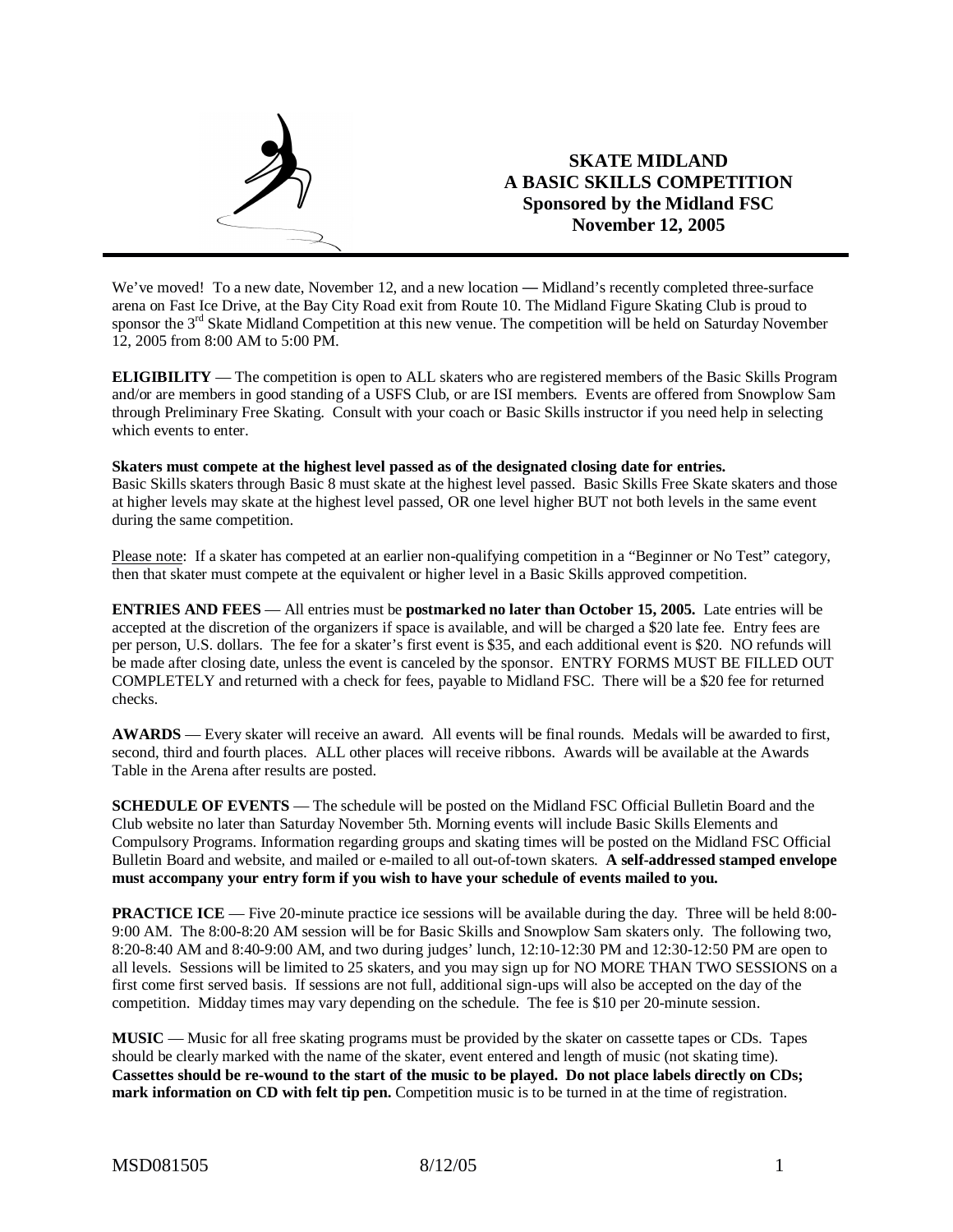Skaters and coaches are advised to carry program music backup tapes or CDs with them in case of accidents to their original tapes or CDs.

**VIDEO TAPING & PHOTOGRAPHS** — Videos, award photographs, and individual photographs will be available through Ledin, Inc. and can be arranged for at the rink. You may furnish your own tape or purchase one from Ledin. All Basic Skills, Basic Freestyle and Compulsory events are videotaped by event in its entirety. FLASH PHOTOGRAPHY OR LIGHTED VIDEO TAPING WILL NOT BE PERMITTED. No power is available for individual videotaping.

**VENDORS** — A variety of souvenir goods will be available for purchase, such as tee-shirts, pins, flowers, skating equipment, skate wear, etc.

## QUESTIONS?

Email: abward6@yahoo.com or plmorabito@chartermi.net or Phone: 989-835-3624 or 989-631-8863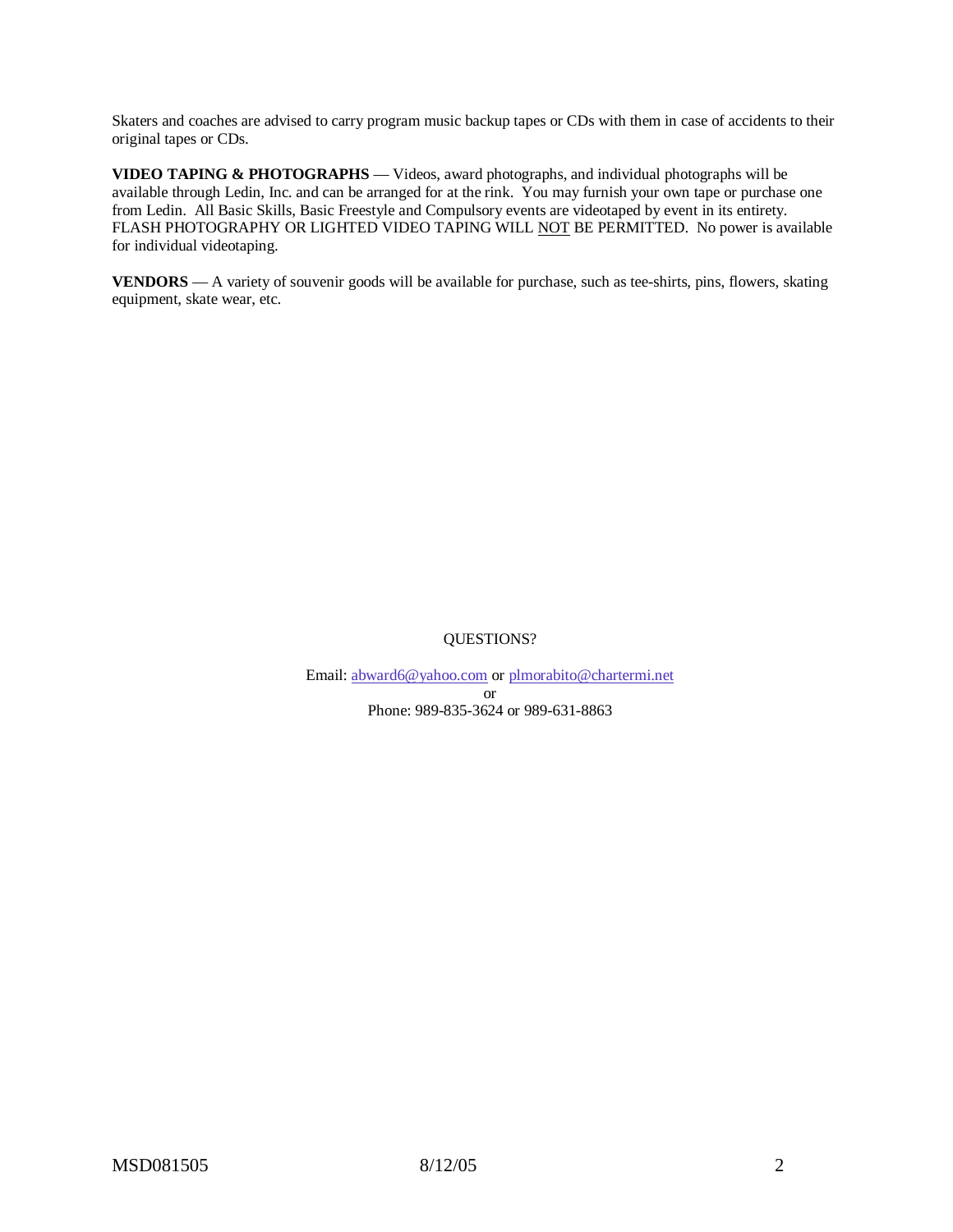## **ELEMENTS EVENTS – BASIC SKILLS CURRICULUM**

- Skated on half sheet of ice
- No music
- All elements must be skated in the order listed
- Each skater performs one element at a time and will perform the next element only when directed by a judge or referee. (For example: All skaters perform element 1 before moving on to element 2, etc.)

#### Snowplow Sam (Tots)

- 1. March followed by a two-foot glide and dip
- 2. Forward two-foot swizzles 2-3 in a row
- 3. Forward snowplow stop
- 4. Backward wiggles 2-6 in a row

### Basic 1

- 1. Forward two-foot glide
- 2. Forward two-foot swizzles 6-8 in a row
- 3. Forward snowplow stop
- 4. Backward wiggles 6-8 in a row

#### Basic 2

- 1. Forward one-foot glide either foot
- 2. Backward two-foot swizzles 6-8 in a row
- 3. Two-foot turn in place forward to backward
- 4. Moving snowplow stop
- 5. Forward alternating ½ swizzle pumps, in a straight line, across width of ice

#### Basic 3

- 1. Forward stroking
- 2. Forward ½ swizzle pumps on a circle, *either directon* – 6-8 consecutive
- 3. Moving forward to backward two-foot turn, *either direction*
- 4. Backward one-foot glide *– either foot*
- 5. Two-foot spin

### Basic 4

- 1. Forward outside edge on a circle *– clockwise or counterclockwise*
- 2. Forward crossovers 6-8 consecutive *– both directions*
- 3. Forward outside 3-turn *R and L*
- 4. Backward stroking
- 5. Backward snowplow stop *R or L*

### Basic 5 – Compulsory Moves

- 1. Backward outside edge on a circle, *clockwise or counter clockwise*
- 2. Backward crossovers 6-8 consecutive *both directions*
- 3. One-foot upright spin up to 3 revolutions, *optional entry & free foot position*
- 4. Hockey Stop
- 5. Side toe hop either direction

## Basic 6

- 1. Forward inside 3-turn, *R and L*
- 2. T-stop, R *or* L
- 3. Bunny Hop
- 4. Forward spiral on a straight line, *R or L*
- 5. Lunge *R or L*

### Basic 7

- 1. Forward inside open Mohawk *R to L and L to R*
- 2. Ballet jump *either direction*
- 3. Backward crossovers to a back outside edge landing position, *clockwise and counterclockwise*
- 4. Forward inside pivot

#### Basic 8

1. Moving forward outside *or* forward inside three-

- turns  $R$  *and*  $L$
- 2. Waltz jump
- 3. Mazurka either direction
- 4. Combination move *clockwise or*
- *counterclockwise*

(from Basic 8 curriculum)

5. One-foot upright spin, *optional free-foot position*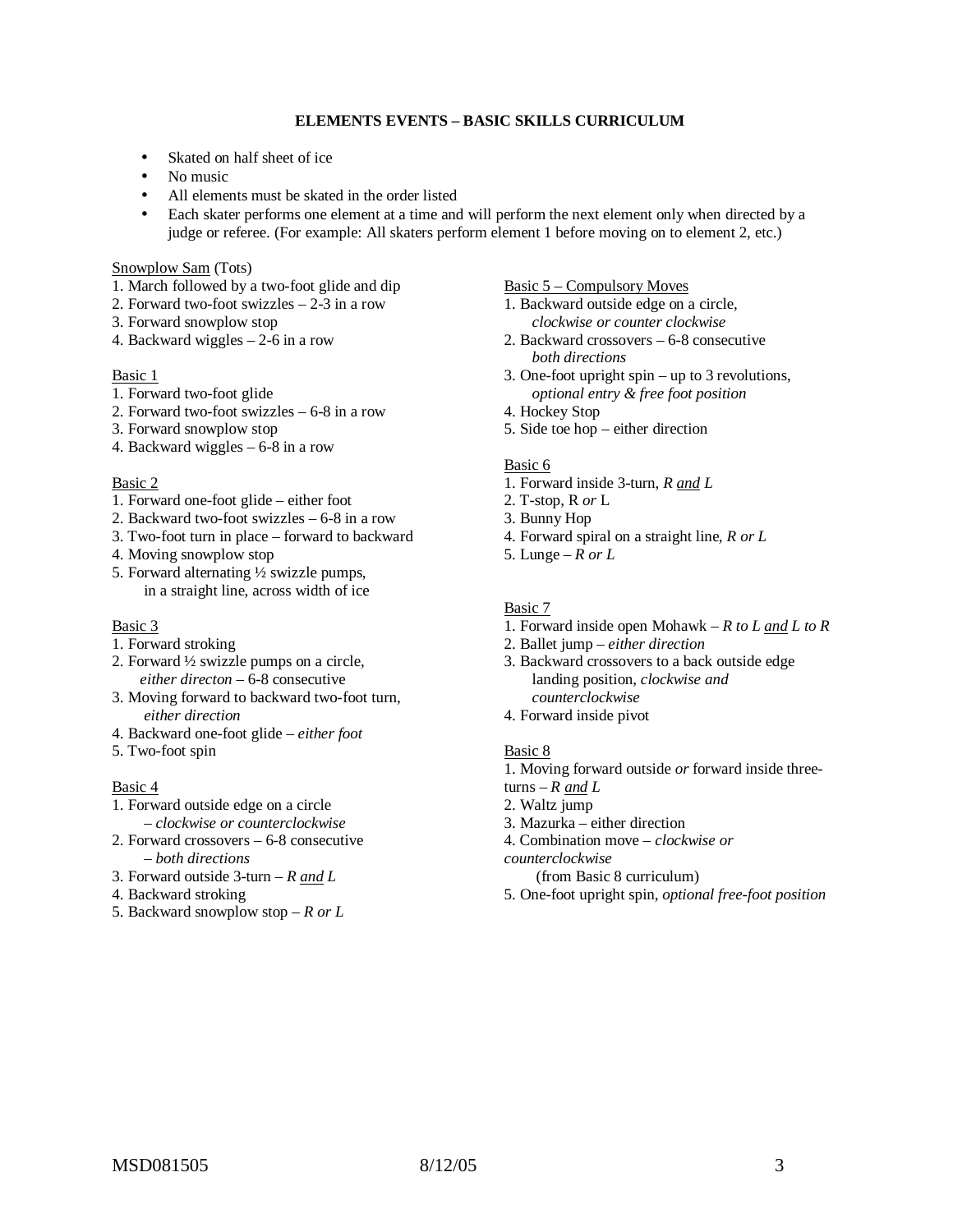## **COMPULSORY PROGRAMS – NO MUSIC FREESKATE 1-6**

- Skated on half sheet of ice
- Skated in program form, using a limited number of connecting steps
- The skater must demonstrate the required elements and may use any additional elements from previous levels
- Deductions will be made if elements from a higher level are performed.
- Skating order of the required elements is optional. (elements may be repeated)
- Time: 1:00 minute or less

#### Freeskate level 1

- 1. Advanced forward stroking, 4-6 consecutive
- 2. Basic consecutive forward outside edges and forward inside edges, 2-4 outside and 2-4 inside
- 3. Scratch spin from backward crossovers
- 4. Waltz jump from backward crossovers
- 5. Half flip jump

### Freeskate level 2

- 1. Forward outside spiral, R or L, and a forward inside spiral, R or L
- 2. Waltz Three's R or L
- 3. Beginning back spin entry optional
- 4. Waltz jump, side toe hop, waltz jump series
- 5. Toe loop jump

#### Freeskate level 3

- 1. Forward crossovers in a figure 8
- 2. Advanced forward outside swing rolls, 4-6 consecutive
- 3. Back spin
- 4. Salchow jump
- 5. Waltz jump/toe loop or Salchow/toe loop

#### Freeskate level 4

- 1. Spiral sequence, FI Spiral, FI Mohawk, BO spiral, clockwise or counter clockwise
- 2. Forward power  $3's$ ,  $2-3$  consecutive sets R or L
- 3. Sit spin
- 4. Loop jump
- 5. Waltz jump/loop jump

#### Freeskate level 5

- 1. Spiral sequence, FO spiral, forward outside 3-turn, one backward crossover, backward inside spiral
- 2. Camel spin
- 3. Forward upright spin to back upright spin
- 4. Loop/loop jump
- 5. Flip jump

#### Freeskate level 6

- 1. Five-step Mohawk sequence 1 set alternating pattern
- 2. Camel, sit pin combination minimum of 4 revolutions total
- 3. Split jump or stag jump
- 4. Waltz jump, \_ loop, Salchow combination
- 5. Lutz jump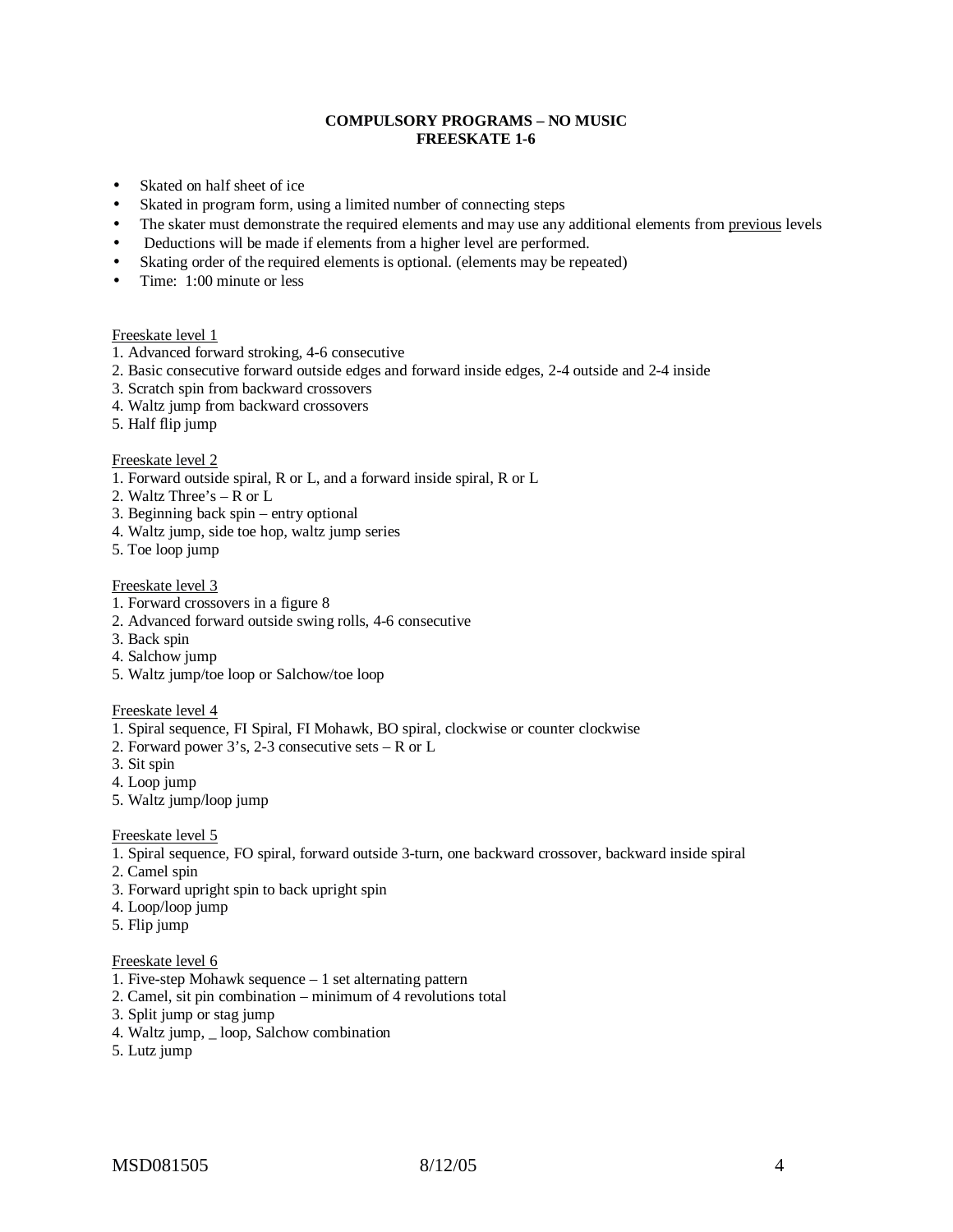### **COMPULSORY PROGRAMS — NO MUSIC BEGINNER – PRELIMINARY**

BEGI

- Skated on half sheet of ice
- Skated in program form, using a limited number of connecting steps
- The skater must demonstrate the required elements and may use any additional elements from previous levels.
- Deductions will be made if elements from a higher level are performed.
- Skating order of the required elements is optional. (elements may be repeated)

Beginner (Time: 1:00 minute or less)

- 1. Waltz jump
- 2. Salchow jump
- 3. Half flip *or* half lutz jump
- 4. Upright scratch spin (minimum of 3 revolutions)
- 5. Forward spiral

### PrePreliminary (Time: 1:15 minute or less)

- 1. Flip jump
- 2. Combination jump consisting of any two single jumps (No Axel)
- 3. Split jump
- 4. Sit spin (minimum of 3 revolutions)
- 5. Forward outside spiral

.<br>**Preliminary** (Time: 1:30 minute or less)

- 1. Single jump of choice (Axel permitted)
- 2. Combination jump consisting of any two single jumps (may not repeat single jump selected above)
- 3. Camel spin (minimum of 3 revolutions)
- 4. Combination spin (no change of foot, one change of position)
- 5. Step sequence straight line or diagonal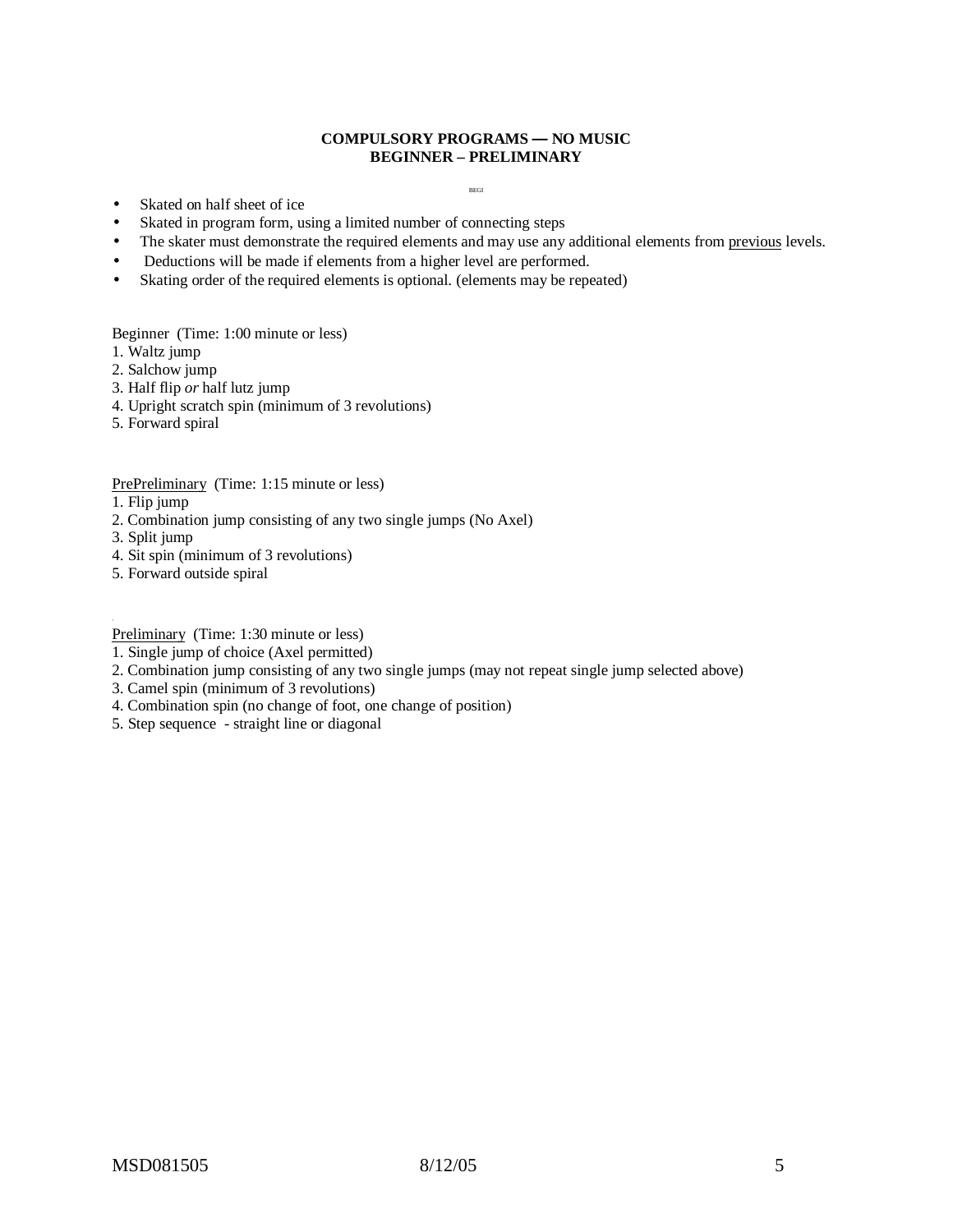## **BASIC 8 PROGRAMS – WITH MUSIC**

- Skated on full ice; **vocal music is allowed**
- Skating order of the required elements is optional
- The elements are not restricted as to the number of times executed, or length of glides, number of revolutions etc., unless otherwise stated
- May use elements from an earlier level. Deductions taken for each element skated from a higher level.
- Skaters will be judged on Technical Merit and Presentation
- Time: 1:00 minute  $\pm$  10 seconds

Snowplow Sam Program (Tots)

- 1. Forward skating
- 2. Backward wiggles
- 3. Glide forward and dip
- 4. Snowplow stop

Basic Program A: (Basic 1 & 2)

- 1. Glide forward and dip
- 2. Moving snowplow stop
- 3. Forward two-foot swizzles
- 4. Backward skating (wiggles or swizzles)

## Basic Program B: (Basic 3 & 4)

- 1. Backward ½ swizzle pumps on a circle, clockwise or counter clockwise
- 2. Two-foot spin
- 3. Forward crossovers minimum of 5 consecutive clockwise or counter clockwise
- 4. Back one-foot glide, R or L

Basic Program C: (Basic 5 & 6)

1. Backward crossovers – minimum of 5 consecutive clockwise or counter clockwise

- 2. One-foot spin
- 3. Bunny hop
- 4. Forward Spiral in a straight line, R or L

#### Basic Program D: (Basic 7 & 8)

- 1. Beginning one-foot spin, optional free-foot position
- 2. Mazurka or Ballet jump

3. Combination move - either direction: 2 forward crossovers into FI Mohawk, cross behind, step into 1 back crossover and step to a forward inside edge

4. Waltz jump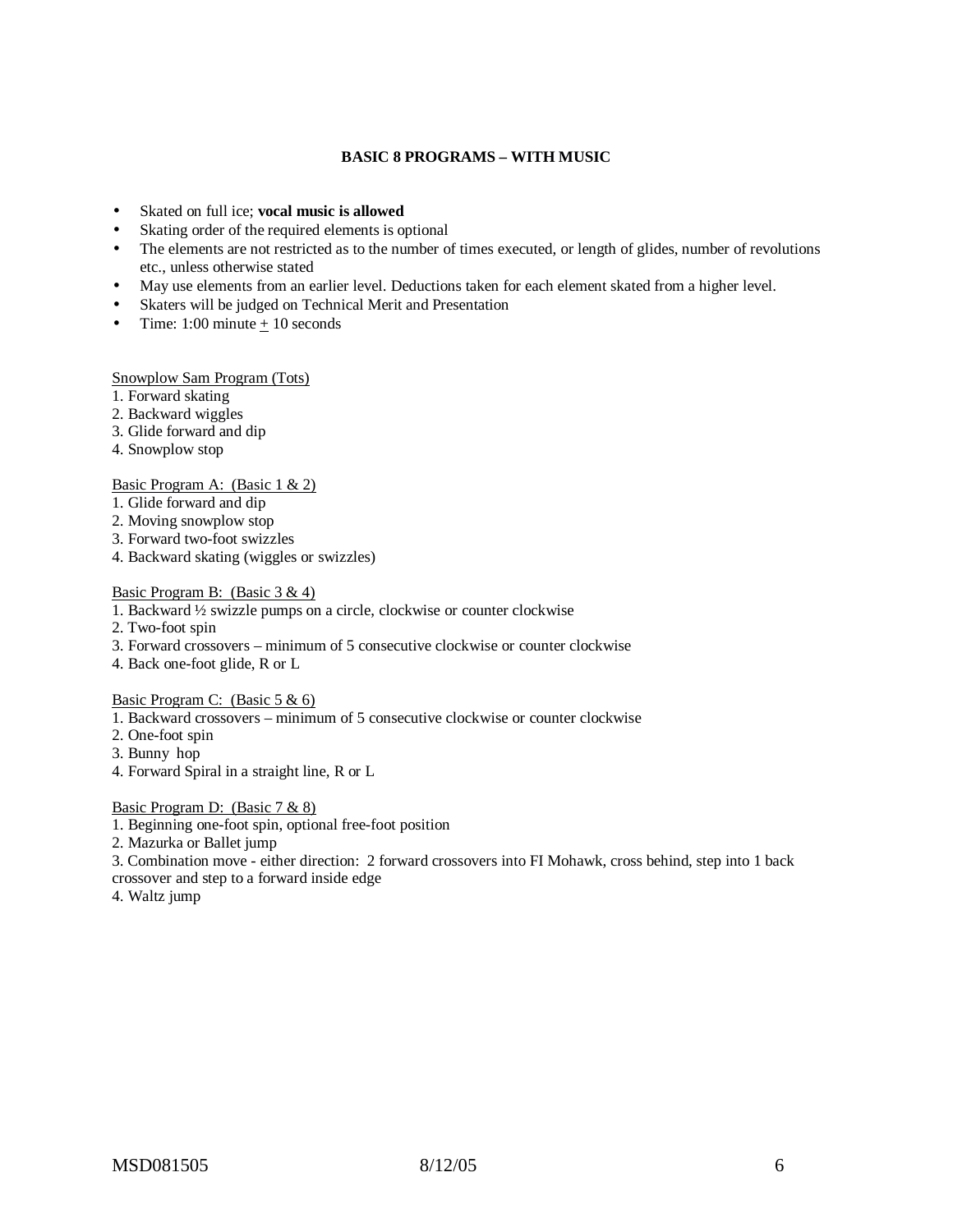### **BASIC FREE SKATE PROGRAMS – WITH MUSIC FREESKATE 1 – 6**

- Skated on full ice; **vocal music is not permitted**
- No flying spins allowed
- Spins require a minimum of 3-4 revolutions after position is achieved
- Programs must contain all required elements listed. Deductions if elements from a higher level are performed
- Program Duration 1:30 minutes  $\pm$  10 seconds

#### Freeskate 1

- 1. Advanced forward stroking. 4-6 strokes
- 2. Forward outside or inside consecutive edges, 2-4
- 3. Scratch spin from back crossovers
- 4. Waltz jump from back crossovers
- 5. Half flip jump

#### Freeskate 2

- 1. Forward outside spiral, R or L
- 2. Waltz three's R or L
- 3. Beginning back spin
- 4. Waltz jump, side toe hop, waltz jump
- 5. Toe loop

### Freeskate 3

- 1. Forward crossovers in a figure 8
- 2. Advanced forward outside swing rolls, 4-6
- 3. Back spin
- 4. Salchow
- 5. Waltz jump/toe loop or salchow/toe loop

#### Freeskate 4

- 1. Spiral sequence: FI spiral, FI Mohawk, BO spiral R or L
- 2. Forward power 3's, 2-3 consecutive, R or L
- 3. Sit spin
- 4. Loop jump
- 5. Waltz jump/loop jump

#### Freeskate 5

- 1. Spiral sequence: FO spiral, FO 3-turn, one back crossover, BI spiral, R or L
- 2. Camel spin
- 3. Forward upright spin to back upright spin
- 4. Loop/loop combination jump
- 5. Flip jump

## Freeskate 6

- 1. Five-step Mohawk sequence, 1 set alternating patterns
- 2. Camel/sit spin combination, minimum of 4 revolutions total
- 3. Split or stag jump
- 4. Waltz jump/1/2 loop/salchow combination
- 5. Lutz jump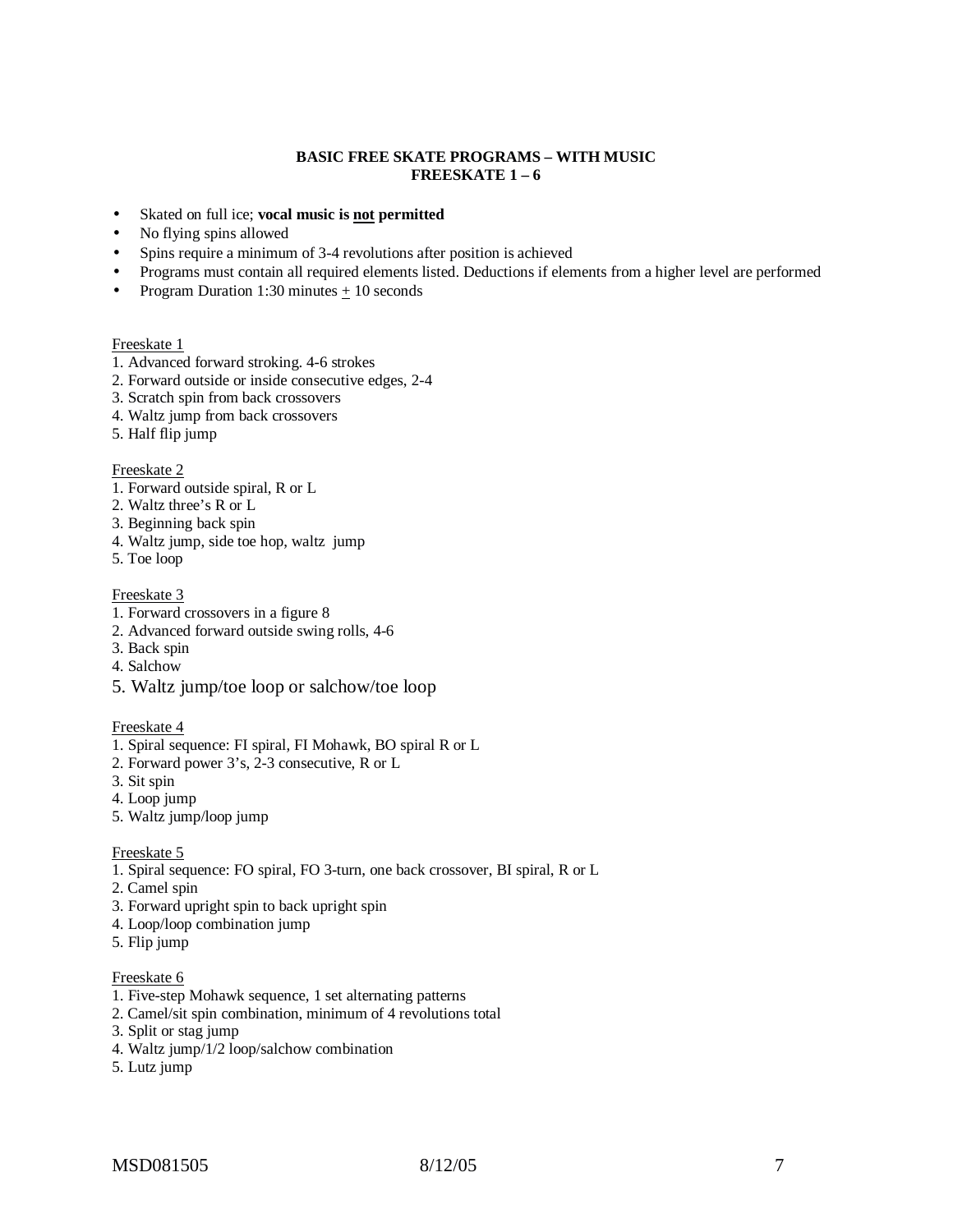### **FREE SKATE PROGRAMS – WITH MUSIC BEGINNER – PRELIMINARY**

- Skated on full ice; vocal music is not permitted
- No flying spins allowed except in Juvenile programs
- Spins require a minimum of 3-4 revolutions after position is achieved
- Programs must contain all required elements listed. Deductions if elements from a higher level are performed
- Time:  $1:30$  minutes  $+10$  seconds through Preliminary
	- o 2 minutes + 10 seconds, Pre-Juvenile
		- o 2:15 minutes  $\pm$  10 seconds, Juvenile

#### Limited Beginner

Skater may not have passed any official US Figure Skating Freeskating tests.

Skater will present a well-balanced program consisting of half jumps, only salchow and toe loop singlerevolution jumps, combinations consisting of only these jumps, upright forward one- and two-foot spins, one step sequence and/or a spiral sequence. No back spins or combination spins are permitted.

#### Beginner

Skater may not have passed any official US Figure Skating Freeskating tests.

Skater will present a well-balanced program consisting of single-revolution jumps (no Axels or doubles permitted), at least one jump combination or series, a minimum of two spins of a different nature and one step or spiral sequence. (See rulebook #3721)

#### Pre-Preliminary Freeskate A

Skater must have passed no higher than US Figure Skating Pre-Preliminary Freeskating Test. Skater will present a well-balanced program in which allowed elements include all single-revolution jumps (no Axels or double jumps), single jump combinations, and single jump sequences. A minimum of two spins of a different nature, and one step sequence or spiral sequence are required.

#### Pre-Preliminary Freeskate B

Skater must have passed no higher than US Figure Skating Pre-Preliminary Freeskating Test. Skater will present a well-balanced program in which allowed elements include all single-revolution jumps (Axel permitted), single jump combinations, single jump sequences, no double jumps permitted. A minimum of two spins of a different nature. (See rulebook #3711)

#### Preliminary Freeskate

Skater must have passed no higher than US Figure Skating Preliminary Freeskate Test Skater will present a well-balanced program in which allowed elements include all single-revolution jumps, Axels, and two different double jumps which may be repeated as individual jumps, jump sequences or jump combinations. A minimum of two spins of a different nature are required. One step sequence or spiral sequence should be included. (See rulebook #3701)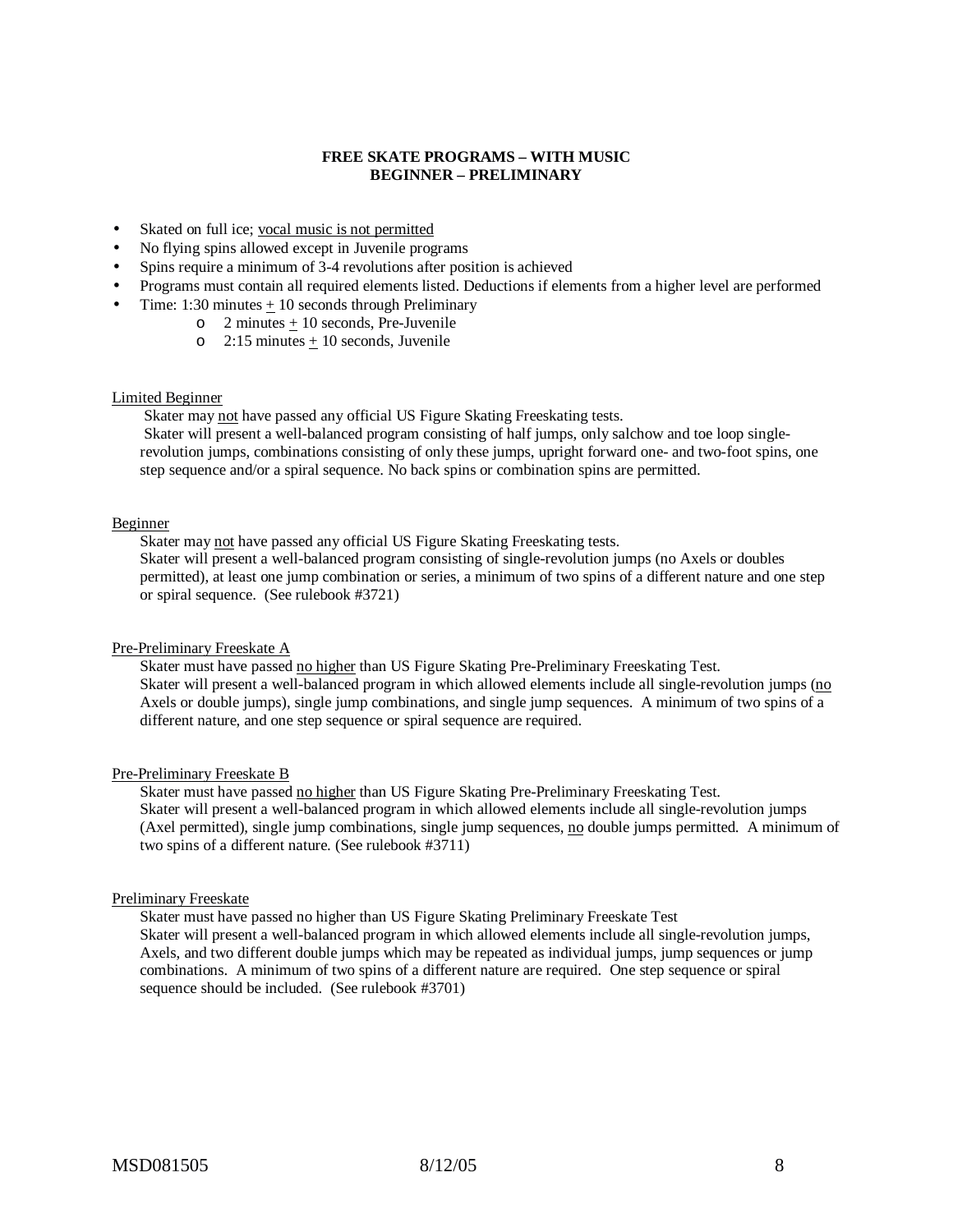### **SPIN EVENTS – NO MUSIC**

- Test requirements same as for Free Skating Events
- Skated in program form;
- Skated on half sheet of ice
- All elements must be skated, but in any order
- Connecting steps (turns, spirals, lunges, etc.), skater's choice
- Time: 1:00 or less

#### Beginner: (Minimum 3 revolutions in each spin position)

1. Two-foot spin

2. Sit spin

3. Scratch (upright) spin

#### Pre-Preliminary: (Minimum 3 revolutions in each spin position)

- 1. One-foot spin
- 2. Sit spin
- 3. Upright back spin

#### Preliminary: (Minimum 3 revolutions in each spin position)

- 1. Sit spin
- 2. Camel spin
- 3. Upright back spin

### **ARTISTIC SHOWCASE**

- Open themes for each level; skaters will be judged on how well they interpret their theme.
- Skaters will provide their own music. Vocal music is allowed.
- Props may be used; skater has 30 seconds for transporting props on and off the ice. No props on warm-up.

#### Beginner

Time:  $1:30 \pm 10$  seconds No Axels or double jumps

Pre-Preliminary

Time:  $1:30 \pm 10$  seconds No Axels or double jumps

#### **Preliminary**

Time:  $1:30 \pm 10$  seconds No Axels or double jumps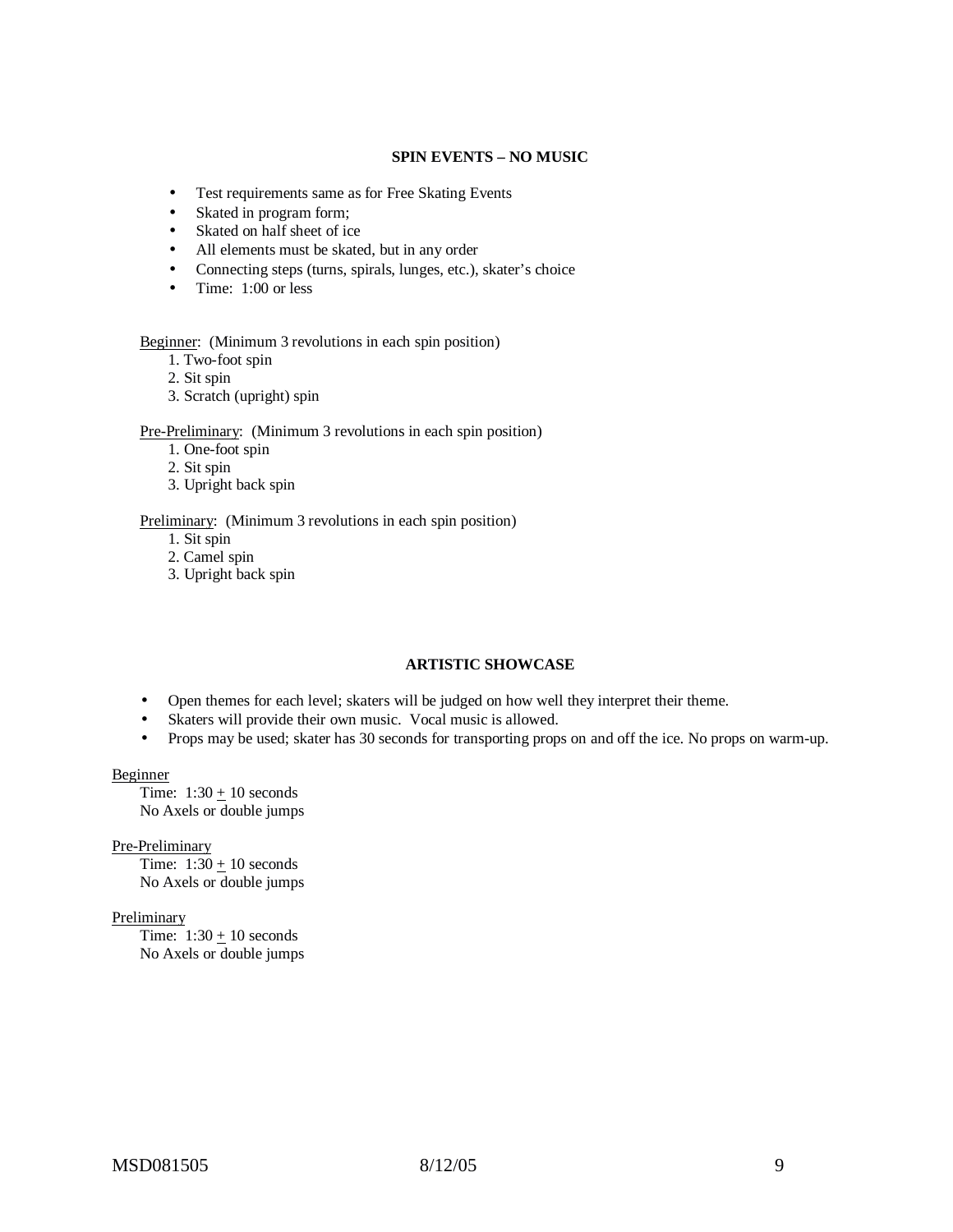# **SKATE MIDLAND HOTELS**

### **DOWNTOWN MIDLAND (take downtown Midland exit, turns into one-way street, go to Ashman Street**

Ashman Court Marriott (6 miles from rink) 111 West Main Street Midland MI 48640-5154 989-839-0500 or 800-282-7778 www.ashmancourtmarriott.com

#### **MIDLAND MALL AREA (take Eastman Road Exit)**

Fairview Inn & Suites 2200 West Wackerly Street Midland MI 48640 989-631-0070 or 800-422-2744 www.fairviewinnmidland.com

Hampton Inn 6701 Eastman Ave Midland MI 48642 989-837-4000 or 800-426-7866 www.hampton-inn.com

Holiday Inn Hotel and Conference Center 1500 West Wackerly Street Midland MI 48640 989-631-4220 or 800-622-4220 www.midlandhi.com

Sleep Inn 2100 West Wackerly Street Midland, MI 48640 989-837-1010 or 888-837-1010 www.sleep-inn-mi.com

#### **SAGINAW ROAD AREA, NEAR CIRCLE (take downtown Midland exit, then Saginaw Road exit)**

Midland Motor Inn 1815 South Saginaw Road Midland MI 48640 989-631-0570 www.midlandmotel.net

#### **JUST OFF ROUTE 10 (take Bay City Road exit**

Valley Plaza Resort (1/2 mile from rink) 5221 Bay City Road Midland MI 48642 989-496-2700 or 800-825-2700 www.valleyplazaresort.com